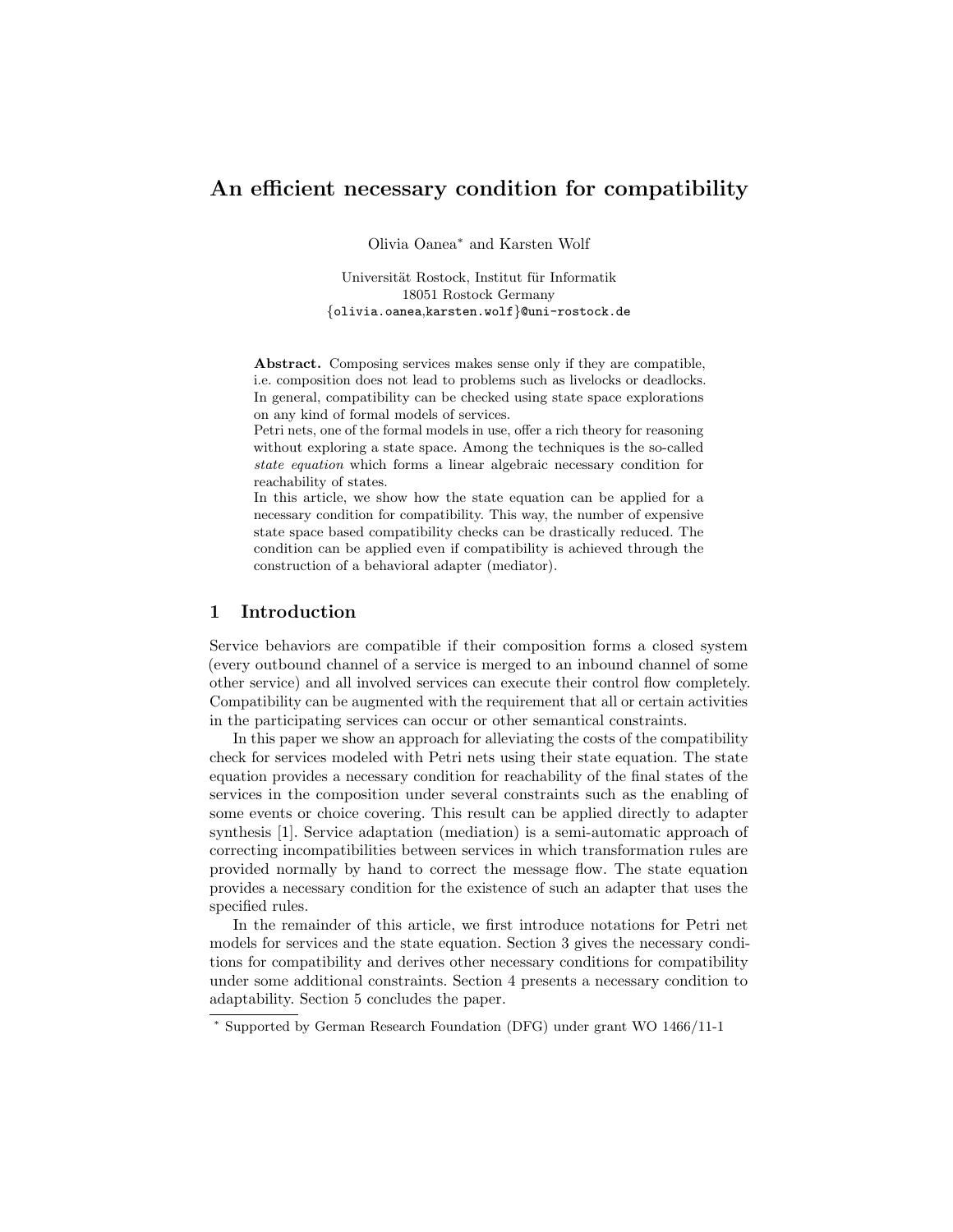

Fig. 1: An open net N and its partner open nets  $N'$  and  $N''$ 

## 2 Petri nets as models of services and the state equation

Let  $\Sigma = \{a, b, c, \dots\}$  be a finite message type set,  $\mathcal{Z} = \{?a, ?b, ?c \dots\}$  a finite set of receive events, and  $\Sigma = \{!a, !b, !c \dots \}$  a finite set of send events. We also write  $\overline{\mathcal{Z}} = \mathcal{L}$  and  $\overline{\overline{\mathcal{Z}}} = \mathcal{Z}.$ 

We consider services modeled as *open nets*. An open net [2] is a Petri net [3] with a special set of interface places which represent the communication channels with other nets.

**Definition 1.** An open net is a tuple  $N = (P \cup P_i \cup P_o, T, F, m_0, M_f, l)$ , where

- $P$ ,  $P_i$ ,  $P_o$  are the pairwise disjunct finite sets of internal/input/output places;
- T is the finite set of transitions so that  $(P \cup P_i \cup P_o) \cap T = \emptyset$  which are labeled by the partial function  $l: T \rightarrow ?\Sigma \cup \Sigma$ ;
- $-F: ((P \cup P_i \cup P_o) \times T) \cup (T \times (P \cup P_i \cup P_o)) \rightarrow \mathbb{N}$  represents the flow function so that  $F(p,t) = F(t',p') = 0$ , for all  $(p,t) \in P_o \times T$  and  $(t',p') \in T \times P_i$ ;
- $m_0$ ,  $M_f$  represent the initial state (marking) and the finite set of final states, respectively. We consider states as vectors over the set of places.

An open net is called closed when its interface is empty, i.e.  $P_i \cup P_o = \emptyset$ . The projection of an open net on its transitions and internal places is a closed net denoted by N. Open nets over ?Σ∪ $\Sigma$  are composed [2] by merging their interface places (i.e. an input and with an output place denoting the same message channel) and is denoted by  $\oplus$ , with the corresponding initial and final markings. Figure 1 shows three open nets  $N, N', N''$ , each with the final marking with a token on its double circled place.

A transition  $t \in T$  is enabled in a marking m if  $F(p, t) \leq m(p)$  for all places p. An enabled transition may fire yielding a (reachable) marking  $m'$  so that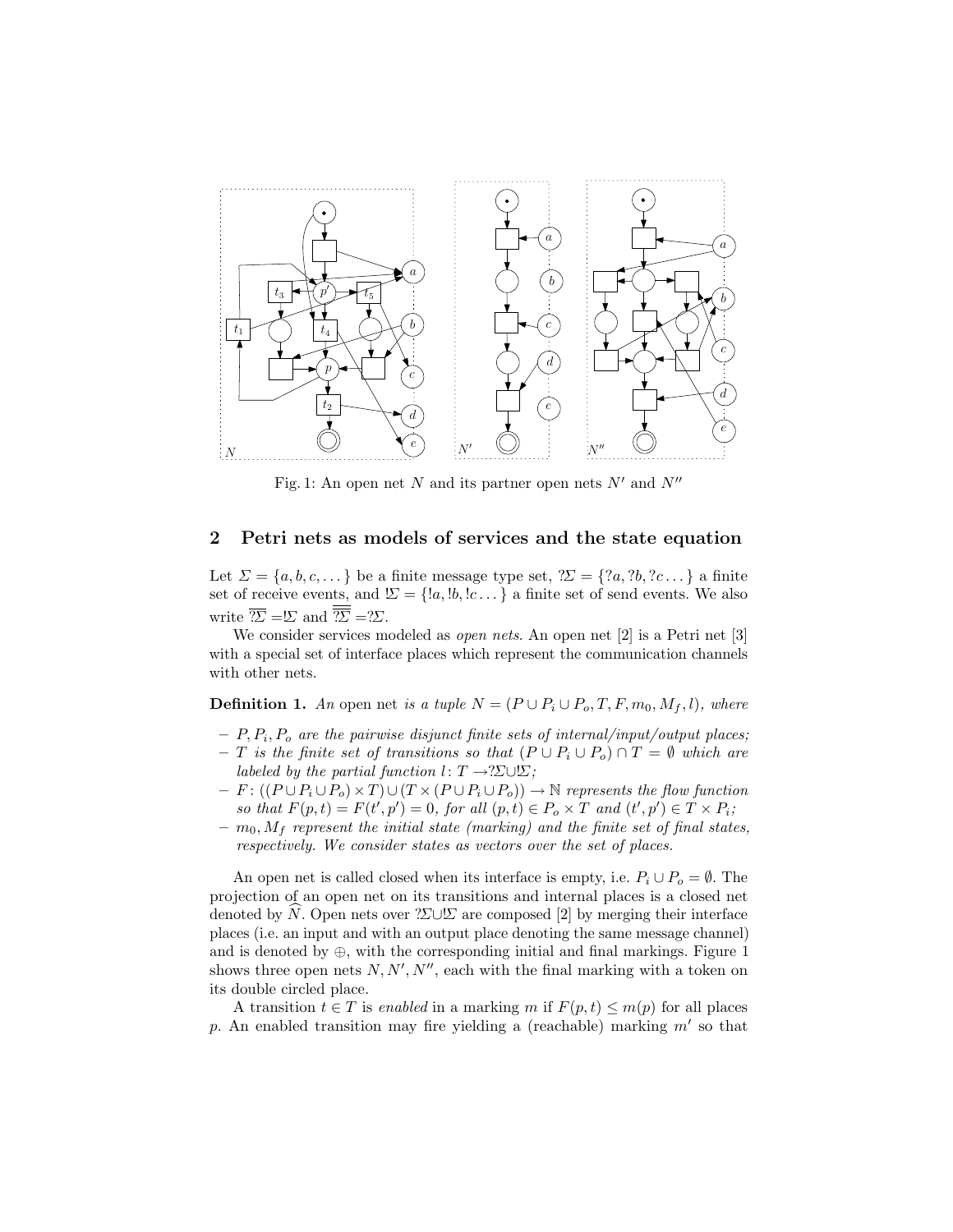$m'(p) = m(p) - F(p, t) + F(t, p)$  for all places p, which is denoted by  $m \stackrel{t}{\longrightarrow} m'$ . The reachability relation can be extended to sequences of transitions  $\sigma \in T^*$ , which is denoted by  $\stackrel{\sigma}{\longrightarrow}$ . Two open nets are called *compatible* if their composition weakly terminates, i.e. from each state reachable from the initial state of the composition, it is possible to reach a final state of the composition. A weaker notion of compatibility is deadlock-freedom, i.e. at each non-final reachable state (in the composition) it is possible to fire a transition.

Reachability analysis for Petri nets can be achieved by using typical structural methods, e.g. methods which find algebraic approximations of the state space with finite representation. The *state equation* [4] relates the behavior of a net (given by states and firing sequences) and its structure (incidence matrix) and can be solved using standard linear programming [5].

The incidence matrix  $C_N \in \mathbb{N}^{(P \cup P_i \cup P_o) \times T}$  is defined by  $C_N(p, t) = F(t, p)$  $F(p, t)$  for all  $(p, t) \in (P \cup P_i \cup P_o) \times T$ . Let  $\sigma \in T^*$  be transition sequence. The Parikh vector of  $\sigma$  is a vector  $\bar{\sigma} \in \mathbb{N}^T$  which assigns to each transition  $t \in T$ its number of occurrences in  $\sigma$ . Let  $\bar{\sigma}(a) = \sum_{t \in T:l(t)=a} \bar{\sigma}(a)$  denote the number of occurrences of all transitions labeled by  $a \in \Sigma \cup \Sigma$ . Given a firing sequence  $m \stackrel{\sigma}{\longrightarrow} m'$  of N, the firing equations for all places of N and all transitions in  $\sigma$ can be written in matrix form  $m' = m + C \cdot \bar{\sigma}$ , which is called the *state equation*.

Proposition 1 (Necessary condition for reachability). For every finite firing sequence  $m \stackrel{\sigma}{\longrightarrow} m'$  of N, the state equation  $m' = m + C_N \cdot \bar{\sigma}$  holds.

## 3 Necessary condition for compatibility

We state now a necessary condition for compatibility as weak termination of two composed open nets. The first conditions represent the state equations of the open nets without their interface places. The last condition means that in all solutions to the equation the number of occurrences of receiving events should be equal to the number of occurrences for sending events for each such event.

**Corollary 1.** If N and N' are compatible (w.r.t. weak termination), then the system  $LP(C_{\widehat{N}}, C_{\widehat{N}}, m_0, m'_0, m_f, m'_f, x, x')$  is feasible.<br> $m_f = m_0$ 

$$
LP(C_{\widehat{N}}, C_{\widehat{N}}, m_0, m'_0, m_f, m'_f, x, x') : \begin{aligned} m_f &= m_0 + C_{\widehat{N}} \cdot x & x \in \mathbb{N}^T \\ m_f &= m'_0 + C_{\widehat{N}} \cdot x & x \in \mathbb{N}^T \\ x(a) &= x'(\bar{a}) & \forall a \in 2 \text{LUE} \end{aligned}
$$

If the equation does not have any solution then the final marking will not be reachable in the composition from the initial marking.

Remark 1. In case services have more final states, separate systems of equations are solved for each possible combination. For the nets  $N$  and  $N'$  in Figure 1  $LP(C_{\widehat{N}}, C_{\widehat{N}}, m_0, m'_0, m_f, m'_f, x, x')$  does not have any solution. Therefore, N<br>and  $\widehat{N}'$  are incompatible. Note that the converse does not hold e.g. the note and  $\ddot{N}'$  are incompatible. Note that the converse does not hold, e.g. the nets N and N'' in Figure 1,  $x''(?a) = x(1a) = 2$ ,  $x(?b) = x''(1b) = 1$ ,  $x(1d) =$  $x''(?d) = 1, x(!c) = x''(?c) = 0 \text{ and } x(!e) = x''(?e) = 0 \text{ is a solution for }$  $LP(C_{\widehat{N}}, C_{\widehat{N}}', m_0, m_0'', m_f, m_f'', x, x'')$ , however N and N'' are incompatible as we shall see in the remainder shall see in the remainder.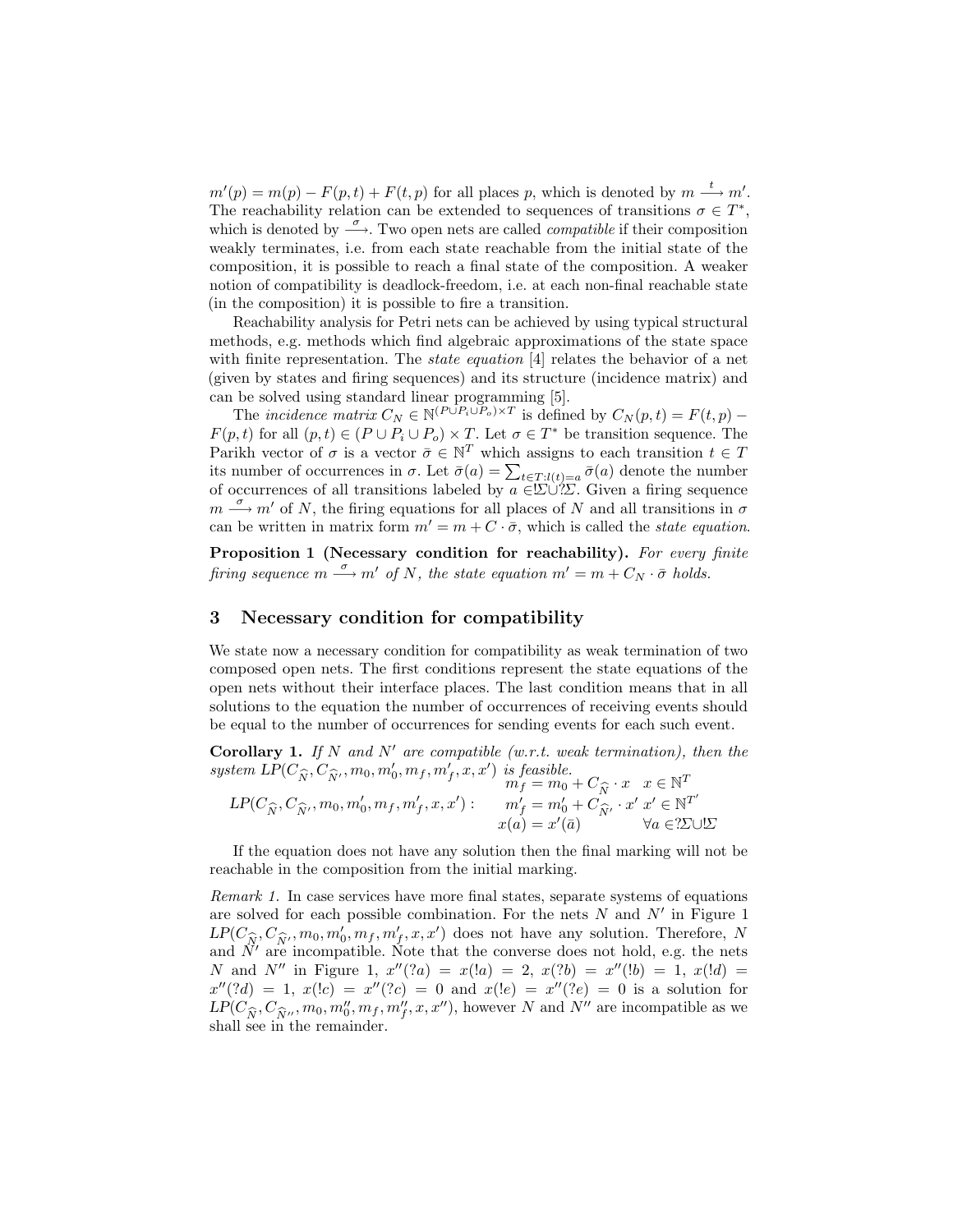If  $N \oplus N'$  is deadlock-free then at each non-final reachable marking in the composition there is an enabled transition, i.e. adding the disabling condition for each transition leads to an infeasible system.

**Corollary 2** (deadlock-freedom). If  $N \oplus N'$  is deadlock-free then the following system of inequations has no solution:  $\mathbf{F}$  $P$ 

$$
m = m_0 + C_{\widehat{N}} \cdot x \qquad x \in \mathbb{N}^T, m \in \mathbb{N}^P
$$

$$
m' = m'_0 + C_{\widehat{N}'} \cdot x' \quad x' \in \mathbb{N}^{T'} m' \in \mathbb{N}^{P'}
$$

$$
x(a) = x'(\bar{a}) + m''(p_a) \ \forall a \in ?\Sigma \cup \Sigma
$$

$$
m \iff m' \iff m'' <> 0^{P_i \cup P_o} \quad m'' \in \mathbb{N}^{P_i \cup P_o}
$$

$$
\bigvee_{p: F_{N \oplus N'}(p,t) > 0} ((m + m' + m'')(p) < F_{N \oplus N'}(p,t)) \qquad \forall t \in T \cup T'
$$

#### 3.1 Necessary conditions for compatibility under constraints

Several variations for compatibility notions have been introduced [6–8] which define behavioral constraints which can imposed on interacting services. Among these settings we mention transition cover and place cover.

#### Message and event cover

**Definition 2.** We call an action a in ?Σ∪ $\Sigma$  covered locally/globally iff a transition/all transitions labeled by a in the composition eventually becomes enabled in the composition. A message place (channel)  $p \in P_i \cup P_o$  is called covered if  $m(p) > 0$ , for some reachable marking m in the composition.

Let N and N' be two open nets and  $a \in 2\Sigma \cup \Sigma$ . We state now conditions which should be added to  $LP(C_{\widehat{N}}, C_{\widehat{N}}, m_0, m'_0, m_f, m'_f, x, x')$  to enforce local, global event cover, place and message cover.

local event cover  $x(t) > 0$   $(t \in T : l(t) = a)$  or  $x'(t') > 0$   $(t' \cup T' : l(t) = a)$ ; **place cover** for  $p \in P$  there exists a  $t \in T$  so that  $F(p, t) > 0$  and  $x(t) > 0$ (similarly if  $p \in P'$ );

global event cover  $x(t) > 0$ , for all  $t \in T$ :  $l(t) = a$  or  $x'(a) > 0$ ; message channel cover  $x(a) > 0$  and  $x'(\bar{a}) > 0$ .

In  $N \oplus N''$  in Figure 1, a is locally covered but not globally covered (transition  $t_1$ ). The message channel e is covered neither in  $N \oplus N'$  nor in  $N \oplus N''$ .

Free-choice sending cover Here, we want to strengthen the previously stated condition by taking into account that compatibility does not refer to a single execution (as the state equation would suggest). If an execution passes an internal decision of one service then its partner needs to be able to react to all possible outcomes for this decision. With the following consideration, we want to incorporate this observation into our condition at least for so-called free-choice decisions [3].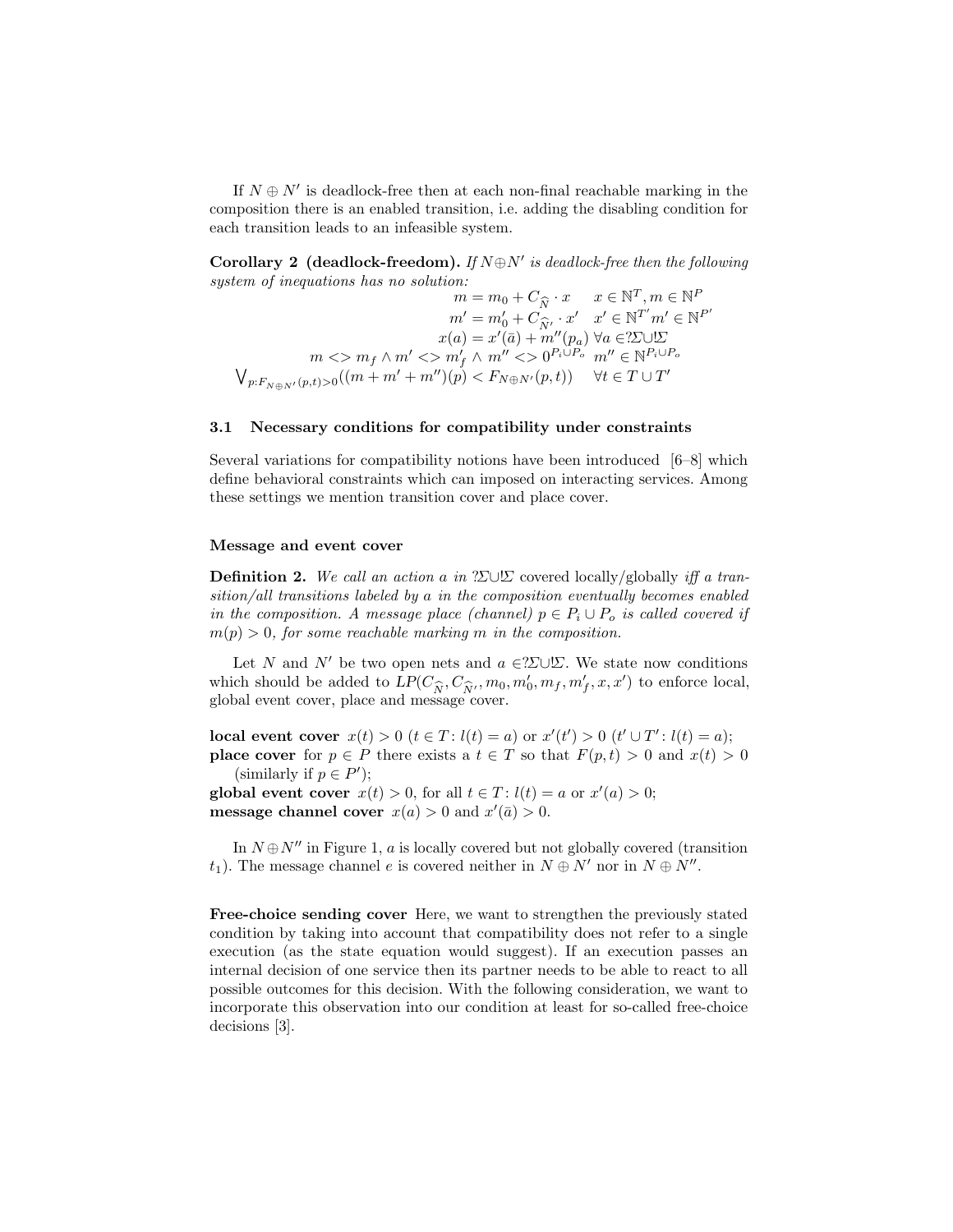Let  $x \in P \cup T$ . The conflict cluster  $\nu(x)$  of x is the smallest set satisfying  $(1): x \in \nu(x), (2): \forall q \in T: \mathbf{P}q \cap \nu(x) \neq \emptyset \implies q \in \nu(x) \text{ and } (3): \forall q \in$  $P: q^{\bullet} \cap \nu(x) \neq \emptyset \implies q \in \nu(x)$ . We write  $\nu$  when x is clear from the context. A conflict cluster  $\nu(x)$  so that  $|\nu(x)| > 2$  is called a sending free-choice conflict cluster (SC) iff for all  $t_1, t_2 \in \nu \cap T$ ,  $\cdot t_1 \cap \cdot t_2 \neq \emptyset$  implies  $\cdot t_1 = \cdot t_2$  and  $l(t) \in \Sigma$ for all  $t \in T \cap \nu$ . In Figure 1 {p, t<sub>1</sub>, t<sub>2</sub>} represents such a SC in N. Note that a  $SC$  in  $\widehat{N}$  is also a  $SC$  in N.

A  $SC$  in the composition of two nets  $N$  and  $N'$  is called covered if each transition of the SC is in some firing sequence from the initial marking to the final marking of the composition. For compatible partners, every reachable  $SC$ in a service should be resolved by the partner.

Corollary 3. Let  $\nu$  be a SC with  $\nu \cap T = \{t_1, t_2\}$  in N. If N and N' are compatible and  $\nu$  is covered in  $N \oplus N'$ , then  $CLP(C_{\widehat{N}}, C_{\widehat{N}'}, \nu)$  is feasible. , then  $CLP(C_{\widehat{N}}, C_{\widehat{N}})$ <br>m' m, m' x, x'  $CLP(C_{\widehat{N}}, C_{\widehat{N}}, \nu)$ :  $LP(C_{\widehat{N}}, C_{\widehat{N}}, m_0, m_0', m_f, m_f', x, x')$  $LP(C_{\widehat{N}}^{\widehat{C}}, C_{\widehat{N}}^{\widehat{C}}, m_0, m_0', m_f, m_f', \bar{x}, \bar{x}')$  $x(t_1) > 0 \wedge x'(t_2) > 0$  $\{v' \ SC \ in \ \hat{N}'|\nu' \cap T' = \{t'_1, t'_2\} \land \bar{x}(t'_1) > 0 \land \bar{x}'(t'_2) > 0 \land$  $\wedge l'(t'_1) = \overline{l(t_1)} \wedge l'(t'_2) = \overline{l(t_2)}$ 

The last condition checks for the existence of a conflict cluster  $\nu'$  receiving the messages sent by  $\nu$ . The open nets N and  $N''$  in Figure 1 are incompatible as  $CLP(C_{\widehat{N}}, C_{\widehat{N}}, \nu)$  has no solutions (the choice between the transitions labeled<br>by le and ld in  $N''$  is not covered) over if  $LP(C_2, C_2, m_1, m''$  me  $m''$  x  $x''$ . by la and  $d$  in  $N''$  is not covered) even if  $LP(C_{\widehat{N}}, C_{\widehat{N}''}, m_0, m_0'', m_f, m_f'', x, x'')$ has solutions.

Remark 2 (deadlock-freedom under constraints cover). We can relax the deadlockfreedom condition in Corollary 2 to express a necessary condition for local event (transition) cover and SC cover:

t cover  $\bigvee_{p: F_{N \oplus N}(p,t) > 0} (m + m' + m'')(p) \ge F_{N \oplus N'}(p,t)$ , where  $t \in T \cup T'$ ; SC cover  $\bigvee_{p: F_{N\oplus N}(p,t)>0}^{p: F_{N\oplus N}(p,t)>0}$  (m + m' + m'')(p)  $\geq F_{N\oplus N'}(p,t)$  for all  $t \in \nu$ .

Remark 3 (behavioral SC). The transition  $t_4$  of N in Figure 1 is dead and removing it from N does not influence compatibility of N with any other partner. Hence we can consider "behavioral"  $SC$ 's (e.g.  $\{p', t_3, t_5\}$ ) to be checked for cover.

### 4 Necessary condition for adapter synthesis

The open nets  $N_1$  and  $N_2$  in Figure 2 do not satisfy the necessary condition in Corollary 1, hence they are incompatible. Adapters are used to solve incompatibilities between interacting services. We consider here the approach in [1] with weak termination as compatibility notion, where adapters are partially specified by transformation rules on messages called SEA (Specification of Elementary Actions). A general rule is described by  $r: x \mapsto x'$ , where  $x \in \mathbb{N}^{\mathcal{D}}$  and  $x' \in \mathbb{N}^{\mathcal{D}}$ .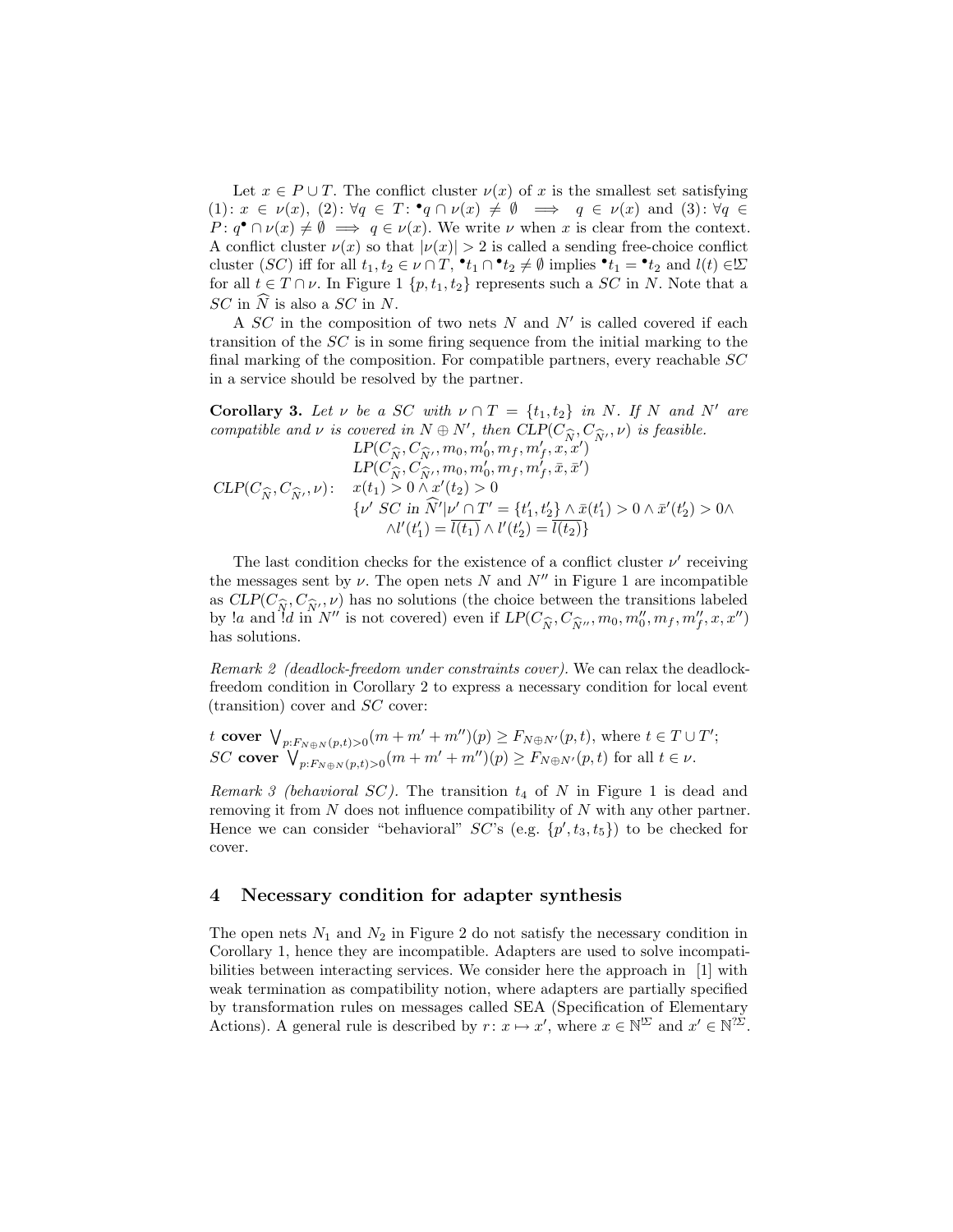

Fig. 2: Two open nets  $N_1$  and  $N_2$  and their partial adapter  $A_E$ 

The example in Figure 2 shows typical transformation rules: creation of a message (e.g.  $!d \mapsto$ ), deletion of a message ( $\mapsto ?c$ ), splitting a message into two messages  $(lb \rightarrow ?b'+?b'')$ . Each transformation rule is transformed into an open net which communicates with the initial services and with an entity which controls the application of these rules (e.g. the transition  $t_r^1$ ) and the sending/receiving of messages (denoted by dashed arrows). The open net obtained from the transformation rules is called partial adapter  $A_E$ . The adapter synthesis procedure computes a partner C which controls  $N_1 \oplus A_E \oplus N_2$  and the final adapter is  $C \oplus A_{E}.$ 

A direct consequence of Corollary 1 is that compatible partners have a solution to their own state equation. We state this condition for the adapter setting.

**Corollary 4.** If  $N_1$  and  $N_2$  are adaptable by the set of transformation rules R, then the state equation for  $\widehat{N_1 \oplus A_E \oplus N_2}$  with initial marking  $m_0^1 + m_0^2$  and final marking  $m_f^1 + m_f^2$  holds.

The state equation for  $N_1 \oplus A_E \oplus N_2$ , where  $A_E$  is the partial adapter for the rules  $\{r_1, r_3, r_4\}$ , does not yield any solution, thus  $N_1$  and  $N_2$  are not adaptable by  $\{r_1, r_3, r_4\}.$ 

In addition, we can formulate a necessary condition for transformation rule cover. Let  $r: \sigma \longrightarrow \sigma'$ . We add to the state equation of  $N_1 \oplus \widehat{A} \oplus N_2$  the constraint  $x(t_r) > 0$ , where  $t_r$  is the transition corresponding to the application of the rule. Thus, we can eliminate rules which will never be fired in conjunction with a proper terminating execution. In Figure 2,  $r_3$  and  $r_4$  are redundant rules.

## 5 Conclusion

In this paper we stated some necessary conditions for service compatibility using the state equation for Petri nets. The advantage of using this approach to state